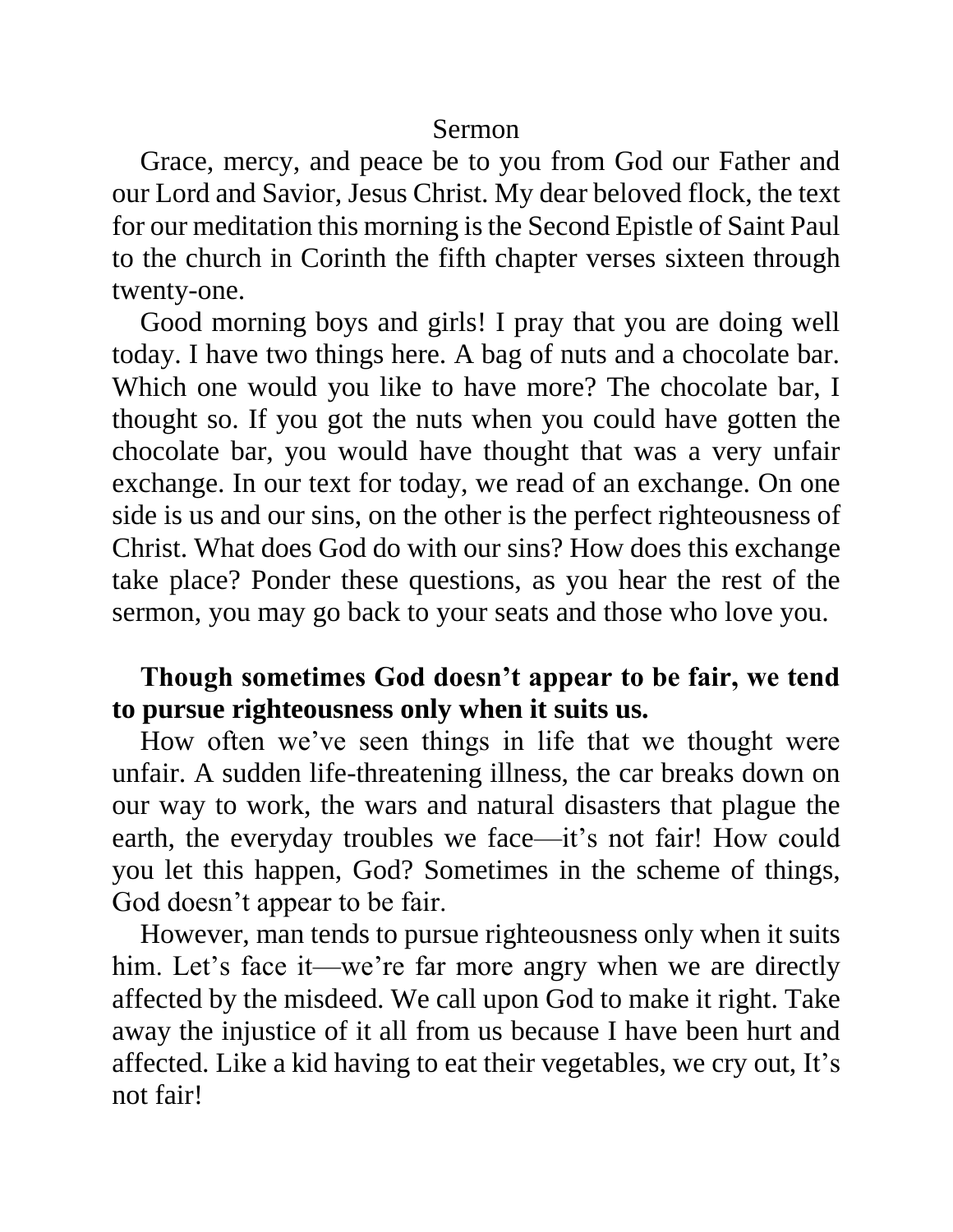**In fact, God is perfect in righteousness and justice, so that for us to please him a great exchange had to take place.**

See, our call for righteousness is often selective. Many times we would rather not call any attention to injustice, particularly when we're guilty of the same thing. It may not be fair, but at least I didn't get caught. We're happy to let injustice stand when we are the guilty ones, whether it's a small exaggeration of a deduction on our taxes or speeding without getting caught. The truth is that we all breathe a sigh of relief when we get away with injustice.

We are a people fixed on our own pleasures. Justice is only important insofar as it makes our life pleasant. If it interferes with our lifestyle, we'd just as soon have nothing to do with it. We are hypocrites, to say the least. We desire the chocolate bar but too often we are left with nothing.

But God is a God of perfect righteousness and justice. A holy God who can have nothing to do with our filthy sin. His demands are clear. "Be holy because I, the LORD your God, am holy" (Lev 19:2). Justice requires us to measure up to the righteousness of God or face the consequences.

When the accounting is complete, we are all left wanting. "There is no one who does good, not even one" (Ps 14:3). We have nothing good to bring before a righteous God. All our works are as dirty and filthy rags before him. Every attempt at declaring our own innocence falls on empty ears. We dare not cry for true justice, lest God deliver it to us. We are indeed empty bags.

For us to please God, a great exchange had to take place. We need someone who is righteous to plead our case before God, someone who can stand the scrutiny and demands of God's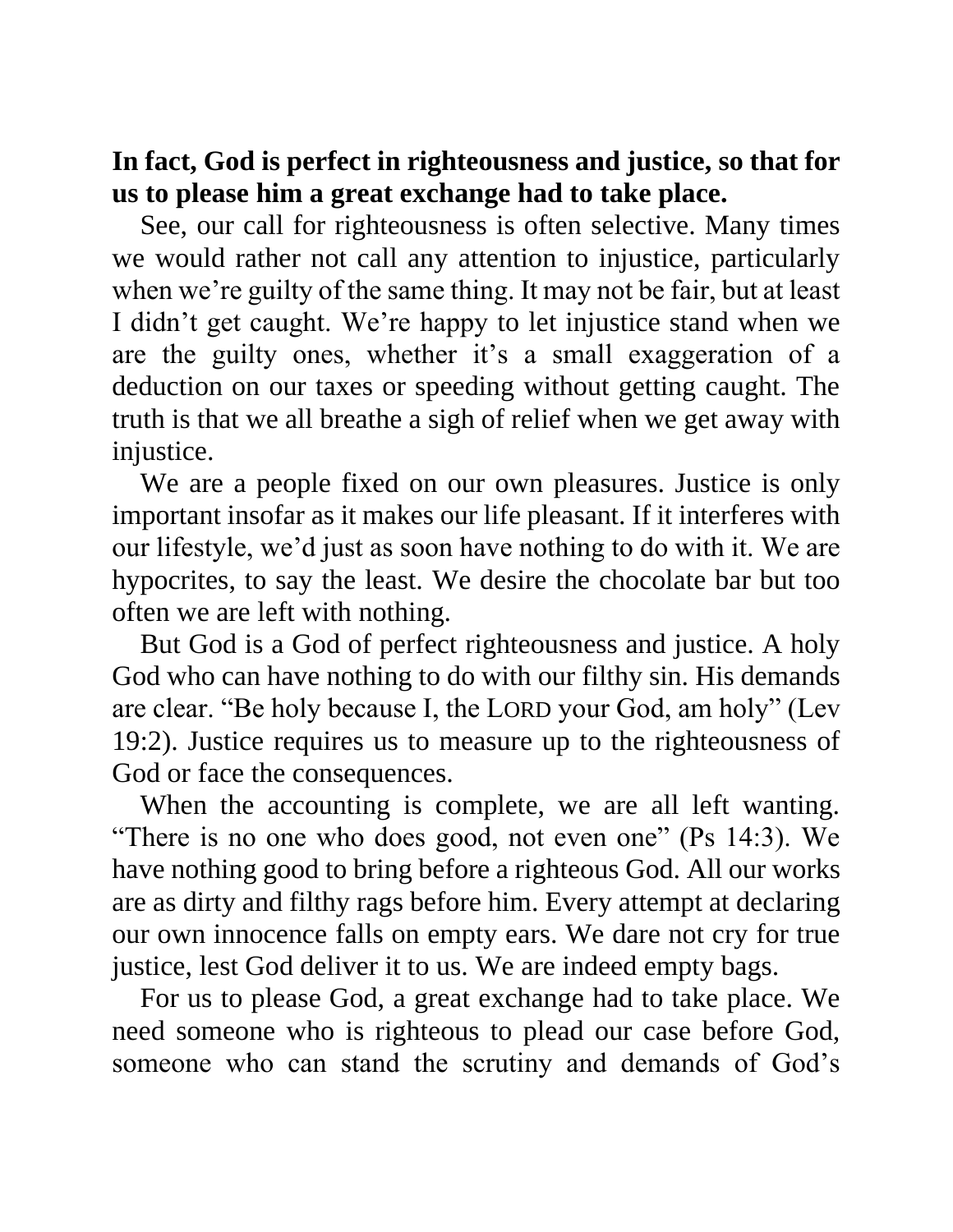perfect law without flinching. We need someone who can stand before the Father in our place.

## **That is precisely what happened when Jesus, the Word made flesh, became our substitute.**

Jesus, the Word made flesh, is such a man who stands before the Father in our place. He is the second Adam, undoing what the first Adam wrought by his disobedience in the garden. Jesus will take our place before his Father and buy back all of humanity. Through his unlimited atonement, the whole world is reconciled to God (v 15).

Jesus lived our life perfectly. He became fully man so that he would qualify as our substitute. As God in the flesh, He is perfectly Righteousness, He trades it all away to us for our sin. He entered into His creation and became one of us in order to redeem and save us. On the cross, Jesus takes the punishment that we deserve. He suffers, bleeds, and dies for us. He takes our sin and give us His perfect righteousness. To use the illustration from before, Jesus takes our emptiness and gives us His full bar of chocolate.

#### **Therefore, if anyone is in Christ, he is a new creation.**

Through Jesus we have died to sin and been made alive in righteousness. Our old self was crucified with Christ and died there as surely as he died there. From the throes of death rises a new man fully redeemed and cleansed in Baptism to the glory of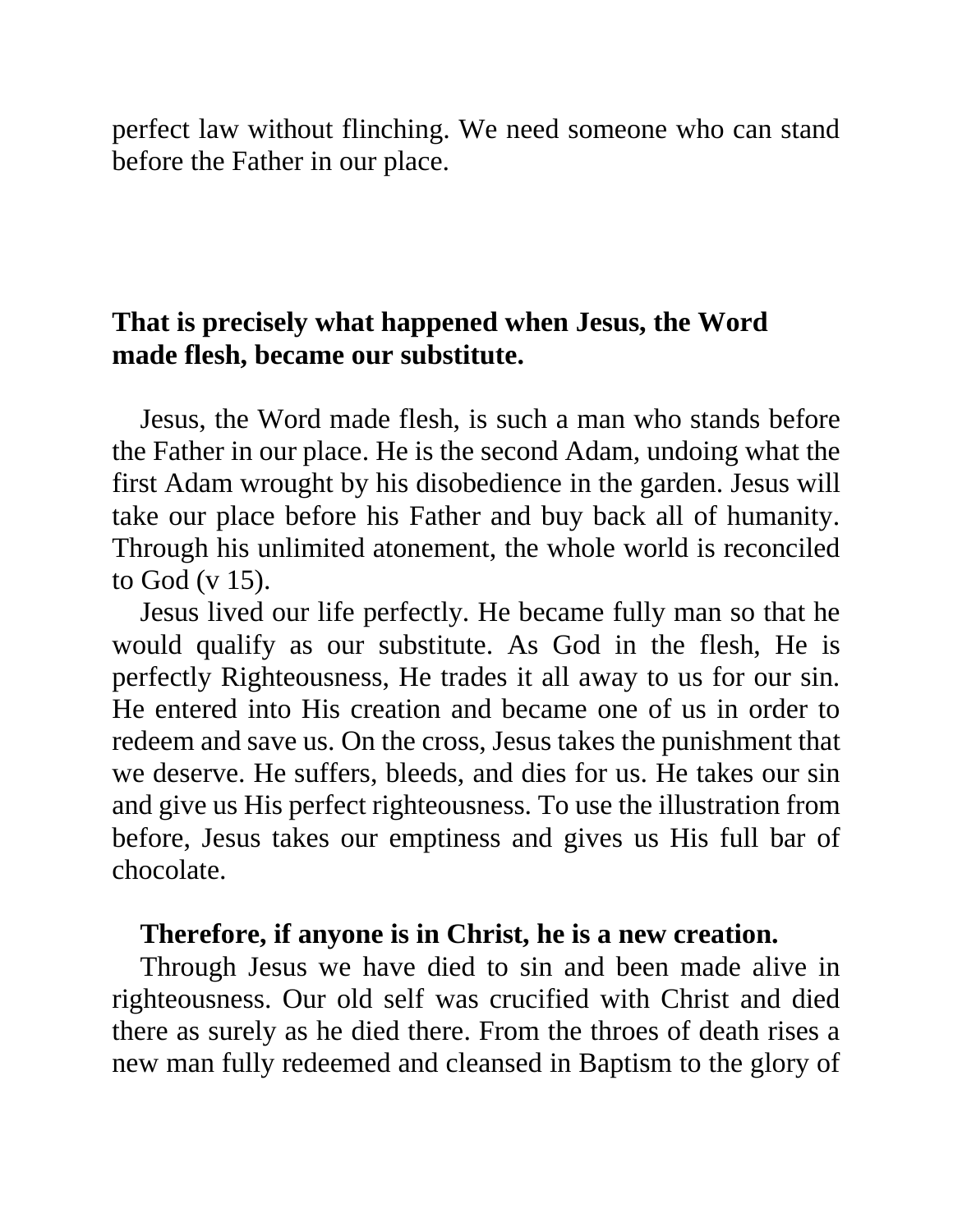Christ our Lord. "Therefore, if anyone is in Christ, he is a new creation" (v 17).

A new creation. This means that we do not view things the same way we did before. We view our sins not as wonderous things to do but as hateful and despised things. We view the pain and guilt, the fractured relationships around us and mourn over them, that things have fallen so far. We put others, and their wants and desires first, before our own. We make known the joy that we have, thanking God for every good thing we have been given. We, who were facing the dark specter of death, now have been given the brightness of life forever.

## **And as a result, we have been given a ministry of reconciliation.**

What are the ways you're making known the joy your heart possesses as you contemplate the new lease on life you've experienced through our Lord's great exchange, his power of reconciliation? We have been given a ministry of reconciliation. We are ambassadors, making known the wonders of a God who desires mercy and grace toward his creation. God's Son, Jesus, now lives in us. Everything we do and say should reflect the new life to which we now have claim by faith.

Just as we are no longer to see ourselves in light of our old self, so we are no longer to see others in the same way either. We bring to them the wondrous news that has changed our lives. This gift that God has given to us he has given to the whole world. However, the world is largely unaware of this message. This is why we have been given this ministry.

God has given us joy in our hearts and a purpose for our lives. He has chosen us for a ministry of reconciliation. May we share the great news of the whole world's redemption in Christ Jesus,